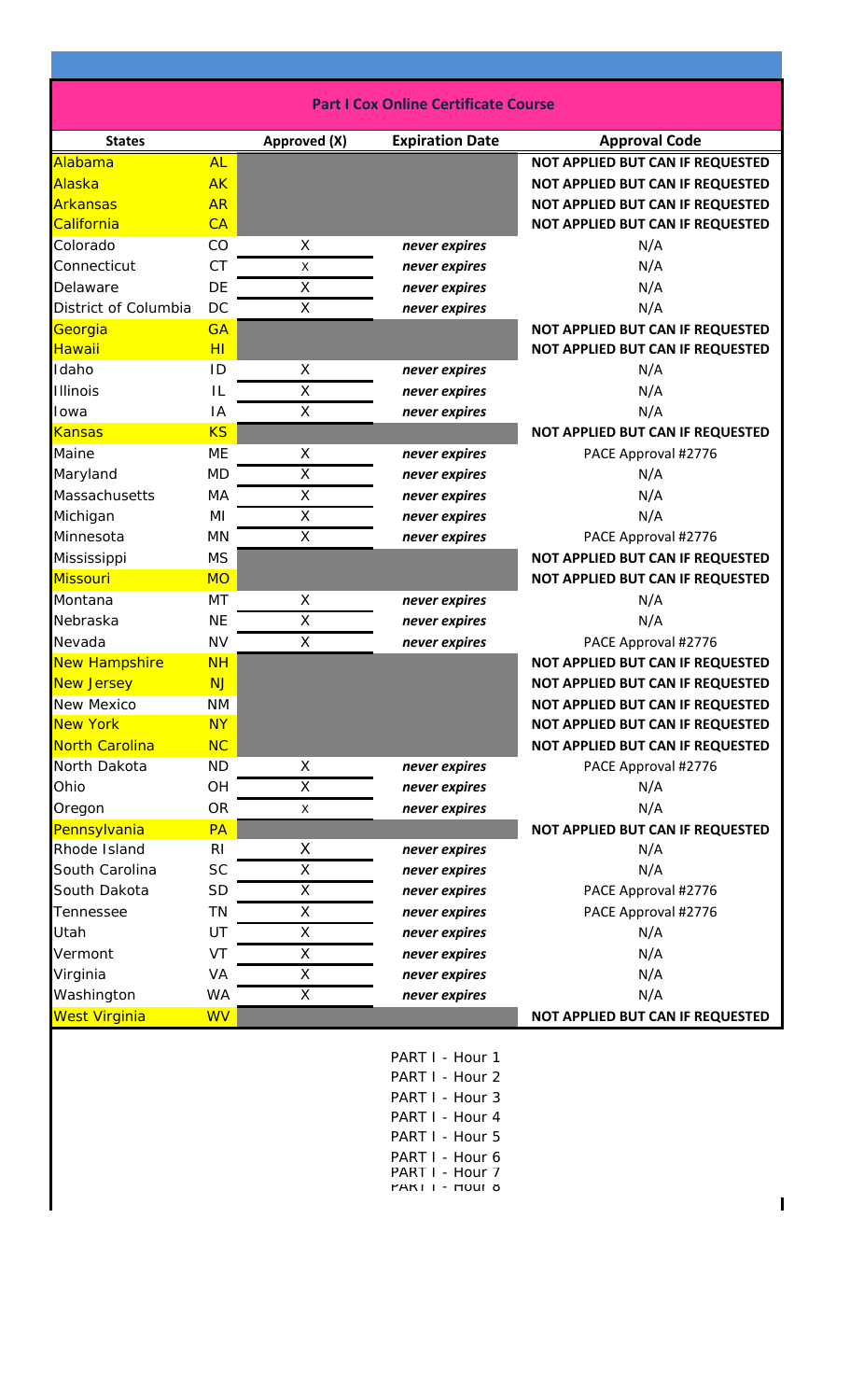## **Online Board Appro**

|                                                                        | <b>Cox Interdisciplinary Care &amp; Integration</b>                                                                                                                                                   |                                    |                                                         |                                         |
|------------------------------------------------------------------------|-------------------------------------------------------------------------------------------------------------------------------------------------------------------------------------------------------|------------------------------------|---------------------------------------------------------|-----------------------------------------|
| <b>States</b>                                                          |                                                                                                                                                                                                       | Approved (X)                       | <b>Expiration Date</b>                                  | <b>Approval Code</b>                    |
| Alabama                                                                | <b>AL</b>                                                                                                                                                                                             |                                    |                                                         | NOT APPLIED BUT CAN IF REQUESTED        |
| Alaska                                                                 | AK                                                                                                                                                                                                    | X                                  | never expires                                           | PACE Approval #4471                     |
| <b>Arkansas</b>                                                        | <b>AR</b>                                                                                                                                                                                             |                                    |                                                         | NOT APPLIED BUT CAN IF REQUESTED        |
| California                                                             | CA                                                                                                                                                                                                    |                                    |                                                         | NOT APPLIED BUT CAN IF REQUESTED        |
| Colorado                                                               | CO                                                                                                                                                                                                    | X                                  | never expires                                           | N/A                                     |
| Connecticut                                                            | <b>CT</b>                                                                                                                                                                                             | X                                  | never expires                                           | N/A                                     |
| Delaware                                                               | DE                                                                                                                                                                                                    | X                                  | never expires                                           | N/A                                     |
| District of Columbia                                                   | DC                                                                                                                                                                                                    | X                                  | never expires                                           | N/A                                     |
| Georgia                                                                | <b>GA</b>                                                                                                                                                                                             |                                    |                                                         | NOT APPLIED BUT CAN IF REQUESTED        |
| Hawaii                                                                 | HI                                                                                                                                                                                                    |                                    |                                                         | NOT APPLIED BUT CAN IF REQUESTED        |
| Idaho                                                                  | ID                                                                                                                                                                                                    | X                                  | never expires                                           | N/A                                     |
| <b>Illinois</b>                                                        | IL                                                                                                                                                                                                    | X                                  | never expires                                           | N/A                                     |
| Iowa                                                                   | IA                                                                                                                                                                                                    | X                                  | never expires                                           | N/A                                     |
| Kansas                                                                 | <b>KS</b>                                                                                                                                                                                             |                                    |                                                         | NOT APPLIED BUT CAN IF REQUESTED        |
| Maine                                                                  | ME                                                                                                                                                                                                    | Χ                                  | never expires                                           | PACE Approval #4471                     |
| Maryland                                                               | <b>MD</b>                                                                                                                                                                                             | X                                  | never expires                                           | N/A                                     |
| Massachusetts                                                          | MA                                                                                                                                                                                                    | X                                  | never expires                                           | N/A                                     |
| Michigan                                                               | ΜI                                                                                                                                                                                                    | X                                  | never expires                                           | N/A                                     |
| Minnesota                                                              | MN                                                                                                                                                                                                    | X                                  | never expires                                           | PACE Approval #4471                     |
| Mississippi                                                            | <b>MS</b>                                                                                                                                                                                             |                                    |                                                         | NOT APPLIED BUT CAN IF REQUESTED        |
| Missouri                                                               | <b>MO</b>                                                                                                                                                                                             |                                    |                                                         | NOT APPLIED BUT CAN IF REQUESTED        |
| Montana                                                                | MT                                                                                                                                                                                                    | X                                  | never expires                                           | N/A                                     |
| Nebraska                                                               | <b>NE</b>                                                                                                                                                                                             | $\sf X$                            | never expires                                           | N/A                                     |
| Nevada                                                                 | <b>NV</b>                                                                                                                                                                                             | Χ                                  | never expires                                           | PACE Approval #4471                     |
| New Hampshire                                                          | <b>NH</b>                                                                                                                                                                                             |                                    |                                                         | NOT APPLIED BUT CAN IF REQUESTED        |
| <b>New Jersey</b>                                                      | <b>NJ</b>                                                                                                                                                                                             |                                    |                                                         | NOT APPLIED BUT CAN IF REQUESTED        |
| <b>New Mexico</b>                                                      | <b>NM</b>                                                                                                                                                                                             |                                    |                                                         | <b>NOT APPLIED BUT CAN IF REQUESTED</b> |
| <b>New York</b>                                                        | <b>NY</b>                                                                                                                                                                                             |                                    |                                                         | NOT APPLIED BUT CAN IF REQUESTED        |
| <b>North Carolina</b>                                                  | <b>NC</b>                                                                                                                                                                                             |                                    |                                                         | NOT APPLIED BUT CAN IF REQUESTED        |
| North Dakota                                                           | <b>ND</b>                                                                                                                                                                                             | X                                  | never expires                                           | PACE Approval #4471                     |
| Ohio                                                                   | OH                                                                                                                                                                                                    | X                                  | never expires                                           | N/A                                     |
| Oregon                                                                 | <b>OR</b>                                                                                                                                                                                             | X                                  | never expires                                           | N/A                                     |
| Pennsylvania                                                           | PA                                                                                                                                                                                                    |                                    |                                                         | NOT APPLIED BUT CAN IF REQUESTED        |
| Rhode Island                                                           | R <sub>l</sub>                                                                                                                                                                                        | X                                  | never expires                                           | N/A                                     |
| South Carolina                                                         | <b>SC</b>                                                                                                                                                                                             | X                                  | never expires                                           | N/A                                     |
| South Dakota                                                           | <b>SD</b>                                                                                                                                                                                             | Χ                                  | never expires                                           | PACE Approval #4471                     |
| Tennessee                                                              | TN                                                                                                                                                                                                    | X                                  | never expires                                           | PACE Approval #4471                     |
| Utah                                                                   | UT                                                                                                                                                                                                    | X                                  | never expires                                           | N/A                                     |
| Vermont                                                                | VT                                                                                                                                                                                                    | X                                  | never expires                                           | N/A                                     |
| Virginia                                                               | VA                                                                                                                                                                                                    | X                                  | never expires                                           | N/A                                     |
| Washington                                                             | <b>WA</b>                                                                                                                                                                                             | X                                  | never expires                                           | N/A                                     |
| <b>West Virginia</b>                                                   | <b>WV</b>                                                                                                                                                                                             |                                    |                                                         | NOT APPLIED BUT CAN IF REQUESTED        |
| Part III - Section 1                                                   |                                                                                                                                                                                                       | Disc Degeneration and Regeneration |                                                         |                                         |
| Part III - Section 2                                                   |                                                                                                                                                                                                       |                                    | Examination of the Cervical and Thoracic Spine Patients |                                         |
| Part III - Section 3                                                   | Neuroanatomy of the Spine Part I                                                                                                                                                                      |                                    |                                                         |                                         |
| Part III - Section 4                                                   |                                                                                                                                                                                                       | Neuroanatomy of the Spine Part 2   |                                                         |                                         |
| Part III - Section 5                                                   |                                                                                                                                                                                                       | Neuroanatomy of the Spine Part 3   |                                                         |                                         |
| Part III - Section 6A                                                  | Patient Cases #1<br>and Patient Cases #3                                                                                                                                                              |                                    |                                                         |                                         |
| Part III - Section 6B                                                  | Patient Cases #2                                                                                                                                                                                      |                                    |                                                         |                                         |
| Part III - Section 7<br>Part III - Section 8<br>Lases and Treatment #1 | When to Refer for Back Surgery: Considerations & Cases - Part I<br>When to Refer for Back Surgery: Considerations & Cases - Part 2<br>When to Refer for Back Surgery: Considerations & Cases - Part 3 |                                    |                                                         |                                         |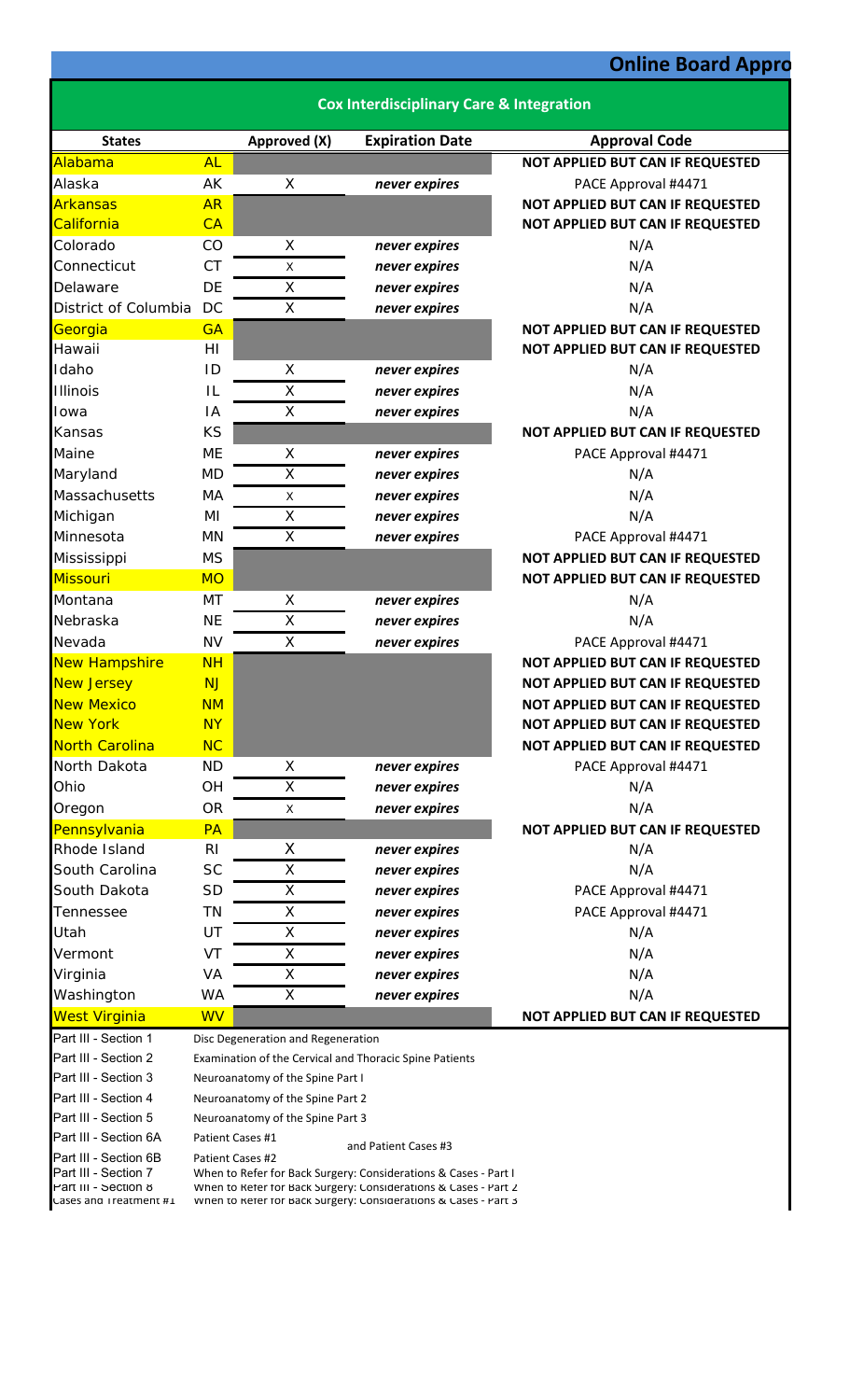## **oval Database**

|                       |                | <b>The Cox Technic System for Spinal Pain Management</b> |                                                 |                                  |
|-----------------------|----------------|----------------------------------------------------------|-------------------------------------------------|----------------------------------|
| <b>States</b>         |                | Approved (X)                                             | <b>Expiration Date</b>                          | <b>Approval Code</b>             |
| Alabama               | AL             |                                                          |                                                 | NOT APPLIED BUT CAN IF REQUESTED |
| Alaska                | <b>AK</b>      |                                                          |                                                 | NOT APPLIED BUT CAN IF REQUESTED |
| Arkansas              | <b>AR</b>      |                                                          |                                                 | NOT APPLIED BUT CAN IF REQUESTED |
| California            | CA             |                                                          |                                                 | NOT APPLIED BUT CAN IF REQUESTED |
| Colorado              | CO             | X                                                        | never expires                                   | N/A                              |
| Connecticut           | <b>CT</b>      | X                                                        | never expires                                   | N/A                              |
| Delaware              | DE             | X                                                        | never expires                                   | N/A                              |
| District of Columbia  | <b>DC</b>      | X                                                        | never expires                                   | N/A                              |
| Georgia               | GA             |                                                          |                                                 | NOT APPLIED BUT CAN IF REQUESTED |
| Hawaii                | HI             |                                                          |                                                 | NOT APPLIED BUT CAN IF REQUESTED |
| Idaho                 | ID             | X                                                        | never expires                                   | N/A                              |
| <b>Illinois</b>       | IL             | X                                                        | never expires                                   | N/A                              |
| Iowa                  | IA             | X                                                        | never expires                                   | N/A                              |
| <b>Kansas</b>         | <b>KS</b>      |                                                          |                                                 | NOT APPLIED BUT CAN IF REQUESTED |
| Maine                 | ME             | X                                                        | never expires                                   | PACE Approval #2778              |
| Maryland              | <b>MD</b>      | X                                                        | never expires                                   | N/A                              |
| Massachusetts         | MA             | X                                                        | never expires                                   | N/A                              |
| Michigan              | ΜI             | X                                                        | never expires                                   | N/A                              |
| Minnesota             | <b>MN</b>      | X                                                        | never expires                                   | PACE Approval #2778              |
| Mississippi           | <b>MS</b>      |                                                          |                                                 | NOT APPLIED BUT CAN IF REQUESTED |
| <b>Missouri</b>       | <b>MO</b>      |                                                          |                                                 | NOT APPLIED BUT CAN IF REQUESTED |
| Montana               | MT             | X                                                        | never expires                                   | N/A                              |
| Nebraska              | <b>NE</b>      | X                                                        | never expires                                   | N/A                              |
| Nevada                | <b>NV</b>      | X                                                        | never expires                                   | PACE Approval #2778              |
| <b>New Hampshire</b>  | <b>NH</b>      |                                                          |                                                 | NOT APPLIED BUT CAN IF REQUESTED |
| <b>New Jersey</b>     | <b>NJ</b>      |                                                          |                                                 | NOT APPLIED BUT CAN IF REQUESTED |
| <b>New Mexico</b>     | <b>NM</b>      |                                                          |                                                 | NOT APPLIED BUT CAN IF REQUESTED |
| <b>New York</b>       | <b>NY</b>      |                                                          |                                                 | NOT APPLIED BUT CAN IF REQUESTED |
| <b>North Carolina</b> | <b>NC</b>      |                                                          |                                                 | NOT APPLIED BUT CAN IF REQUESTED |
| North Dakota          | ND.            | X                                                        | never expires                                   | PACE Approval #2778              |
| Ohio                  | OH             | X                                                        | never expires                                   | N/A                              |
| Oregon                | <b>OR</b>      | X                                                        | never expires                                   | N/A                              |
| Pennsylvania          | PA             |                                                          |                                                 | NOT APPLIED BUT CAN IF REQUESTED |
| Rhode Island          | R <sub>l</sub> | X                                                        | never expires                                   | N/A                              |
| South Carolina        | <b>SC</b>      | X                                                        | never expires                                   | N/A                              |
| South Dakota          | <b>SD</b>      | X                                                        | never expires                                   | PACE Approval #2778              |
| Tennessee             | <b>TN</b>      | X                                                        | never expires                                   | PACE Approval #2778              |
| Utah                  | UT             | X                                                        | never expires                                   | N/A                              |
| Vermont               | VT             | X                                                        |                                                 | N/A                              |
|                       |                |                                                          | never expires                                   |                                  |
| Virginia              | VA             | X                                                        | never expires                                   | N/A                              |
| Washington            | <b>WA</b>      | X                                                        | never expires                                   | N/A                              |
| <b>West Virginia</b>  | <b>WV</b>      |                                                          |                                                 | NOT APPLIED BUT CAN IF REQUESTED |
| Cervical Spine I      |                |                                                          | Low Back Pain: Research, Patient Cases (16 y/o) |                                  |
| Cervical Spine 2      |                |                                                          | Pathologies #1                                  |                                  |
| Cervical Spine 3      |                |                                                          | Pathologies #2                                  |                                  |

Cox® Technic - Evidence Based Research & History Pelvic Pain and Organic Dysfunction: Relief with Flexion Distraction

Examination of the Low Back Pain Patient Scoliosis: Degenerative & Sciatic with some Idiopathic

FBSS (Failed Back Surgical Syndrome) Spinal Cysts Spinal Cysts Free Fragment of Disc an Chemical Radiculitis Idiopathic & Degenerative Scoliosis

Cervical Spine 4 Pathologies #3 with and FBSS #2 *(Failed Back Surgical Syndrome)*

Clinical Spinal Nutrition **Patient Documentation - Cox® Technic System of Spinal Manipulation** Patient Documentation - Cox<sup>®</sup> Technic System of Spinal Manipulation

Free Frangment Spondylolisthesis, Bertolotti's Syndrome, Transitional Segment<br>The Subluxation PLUS Rotation Effects on Spinal Elements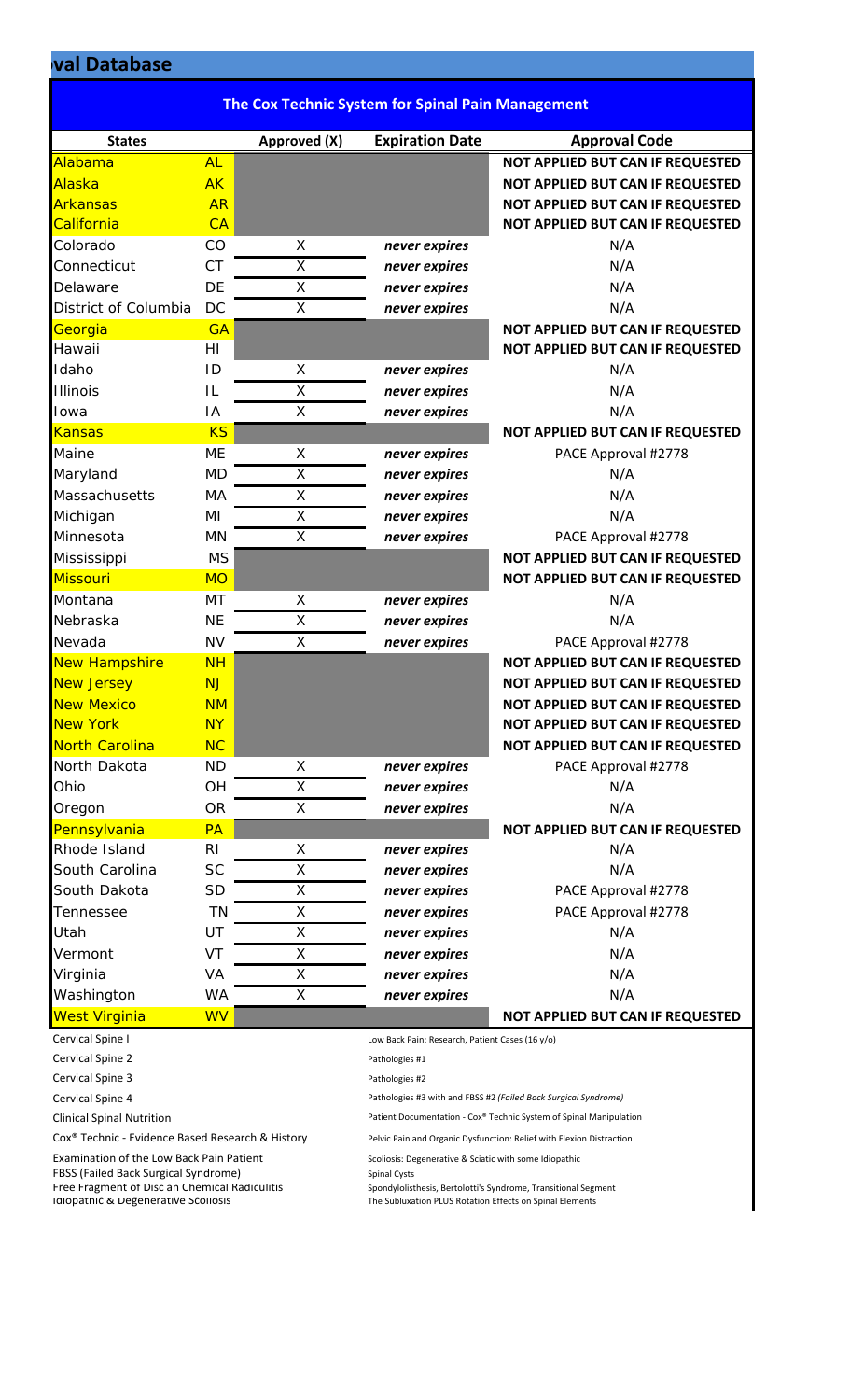| <b>Cox Technic Evidence Based Presentations</b>                                                                                                             |                                                                                                                                            |                                      |                                                                                                              |  |  |  |
|-------------------------------------------------------------------------------------------------------------------------------------------------------------|--------------------------------------------------------------------------------------------------------------------------------------------|--------------------------------------|--------------------------------------------------------------------------------------------------------------|--|--|--|
| <b>States</b>                                                                                                                                               | Approved (X)                                                                                                                               | <b>Expiration Date</b>               | <b>Approval Code</b>                                                                                         |  |  |  |
| Alabama                                                                                                                                                     |                                                                                                                                            |                                      | NOT APPLIED BUT CAN IF REQUESTED                                                                             |  |  |  |
| Alaska                                                                                                                                                      | X                                                                                                                                          | never expires                        | PACE Approval #4472                                                                                          |  |  |  |
| <b>Arkansas</b>                                                                                                                                             |                                                                                                                                            |                                      | NOT APPLIED BUT CAN IF REQUESTED                                                                             |  |  |  |
| California                                                                                                                                                  |                                                                                                                                            |                                      | NOT APPLIED BUT CAN IF REQUESTED                                                                             |  |  |  |
| Colorado                                                                                                                                                    | X                                                                                                                                          | never expires                        | N/A                                                                                                          |  |  |  |
| Connecticut                                                                                                                                                 | X                                                                                                                                          | never expires                        | N/A                                                                                                          |  |  |  |
| Delaware                                                                                                                                                    | X                                                                                                                                          | never expires                        | N/A                                                                                                          |  |  |  |
| District of Columbia                                                                                                                                        | X                                                                                                                                          | never expires                        | N/A                                                                                                          |  |  |  |
| Georgia                                                                                                                                                     |                                                                                                                                            |                                      | NOT APPLIED BUT CAN IF REQUESTED                                                                             |  |  |  |
| Hawaii                                                                                                                                                      |                                                                                                                                            |                                      | NOT APPLIED BUT CAN IF REQUESTED                                                                             |  |  |  |
| Idaho                                                                                                                                                       | X                                                                                                                                          | never expires                        | N/A                                                                                                          |  |  |  |
| <b>Illinois</b>                                                                                                                                             | X                                                                                                                                          | never expires                        | N/A                                                                                                          |  |  |  |
| Iowa                                                                                                                                                        | X                                                                                                                                          | never expires                        | N/A                                                                                                          |  |  |  |
| <b>Kansas</b>                                                                                                                                               |                                                                                                                                            |                                      | NOT APPLIED BUT CAN IF REQUESTED                                                                             |  |  |  |
| Maine                                                                                                                                                       | X                                                                                                                                          | never expires                        | PACE Approval #4472                                                                                          |  |  |  |
| Maryland                                                                                                                                                    | $\mathsf X$                                                                                                                                | never expires                        | N/A                                                                                                          |  |  |  |
| Massachusetts                                                                                                                                               | X                                                                                                                                          | never expires                        | N/A                                                                                                          |  |  |  |
| Michigan                                                                                                                                                    | $\mathsf X$                                                                                                                                | never expires                        | N/A                                                                                                          |  |  |  |
| Minnesota                                                                                                                                                   | X                                                                                                                                          | never expires                        | PACE Approval #4472                                                                                          |  |  |  |
| Mississippi                                                                                                                                                 |                                                                                                                                            |                                      | NOT APPLIED BUT CAN IF REQUESTED                                                                             |  |  |  |
| Missouri                                                                                                                                                    |                                                                                                                                            |                                      | NOT APPLIED BUT CAN IF REQUESTED                                                                             |  |  |  |
| Montana                                                                                                                                                     | X                                                                                                                                          | never expires                        | N/A                                                                                                          |  |  |  |
| Nebraska                                                                                                                                                    | X                                                                                                                                          | never expires                        | N/A                                                                                                          |  |  |  |
| Nevada                                                                                                                                                      | $\mathsf{X}$                                                                                                                               | never expires                        | PACE Approval #4472                                                                                          |  |  |  |
| New Hampshire                                                                                                                                               |                                                                                                                                            |                                      | NOT APPLIED BUT CAN IF REQUESTED                                                                             |  |  |  |
| <b>New Jersey</b>                                                                                                                                           |                                                                                                                                            |                                      | NOT APPLIED BUT CAN IF REQUESTED                                                                             |  |  |  |
| <b>New Mexico</b>                                                                                                                                           |                                                                                                                                            |                                      | NOT APPLIED BUT CAN IF REQUESTED                                                                             |  |  |  |
| <b>New York</b>                                                                                                                                             |                                                                                                                                            |                                      | NOT APPLIED BUT CAN IF REQUESTED                                                                             |  |  |  |
| North Carolina                                                                                                                                              |                                                                                                                                            |                                      | <b>NOT APPLIED BUT CAN IF REQUESTED</b>                                                                      |  |  |  |
| North Dakota                                                                                                                                                | X                                                                                                                                          | never expires                        | PACE Approval #4472                                                                                          |  |  |  |
| Ohio                                                                                                                                                        | X                                                                                                                                          | never expires                        | N/A                                                                                                          |  |  |  |
| Oregon                                                                                                                                                      | X                                                                                                                                          | never expires                        | N/A                                                                                                          |  |  |  |
| Pennsylvania                                                                                                                                                |                                                                                                                                            |                                      | <b>NOT APPLIED BUT CAN IF REQUESTED</b>                                                                      |  |  |  |
| Rhode Island                                                                                                                                                | X                                                                                                                                          | never expires                        | N/A                                                                                                          |  |  |  |
| South Carolina                                                                                                                                              | X                                                                                                                                          | never expires                        | N/A                                                                                                          |  |  |  |
| South Dakota                                                                                                                                                | X                                                                                                                                          | never expires                        | PACE Approval #4472                                                                                          |  |  |  |
| Tennessee                                                                                                                                                   | X                                                                                                                                          | never expires                        | PACE Approval #4472                                                                                          |  |  |  |
| Utah                                                                                                                                                        | X                                                                                                                                          | never expires                        | N/A                                                                                                          |  |  |  |
| Vermont                                                                                                                                                     | X                                                                                                                                          | never expires                        | N/A                                                                                                          |  |  |  |
| Virginia                                                                                                                                                    | X                                                                                                                                          | never expires                        | N/A                                                                                                          |  |  |  |
| Washington                                                                                                                                                  | X                                                                                                                                          | never expires                        | N/A                                                                                                          |  |  |  |
| <b>West Virginia</b>                                                                                                                                        |                                                                                                                                            |                                      | NOT APPLIED BUT CAN IF REQUESTED                                                                             |  |  |  |
|                                                                                                                                                             | Afferentation Part 1 - Body & Brain System Interactions Leg Length Inequality, Compensatory Lovett Scoliosis, Foot Mechanics And Orthotics |                                      |                                                                                                              |  |  |  |
| Afferentation Part 2 - Ligands, Nerve Supply, Catabolic/Anabolic Response, Neuropeptides, Inflammation, Nerve Inflammation, Cytokines (starting discussion) |                                                                                                                                            |                                      |                                                                                                              |  |  |  |
| Afferentation Part 3 - Brain Chemicals and Stress Effects on Pain MRI Basic Physics and Interpretation                                                      |                                                                                                                                            |                                      |                                                                                                              |  |  |  |
| Afferentation Part 4 - Tying It All To The Chiropractic Adjustment Osteoporosis & Nutrition                                                                 |                                                                                                                                            |                                      |                                                                                                              |  |  |  |
| Cervico-Thoracic Spine Diagnosis and Treatment<br>TOP 10 Imaging Findings in the Chiropractic Practice Beyond the Disc                                      |                                                                                                                                            |                                      |                                                                                                              |  |  |  |
| Chiropractic and the Immune System                                                                                                                          |                                                                                                                                            | Treatment Demonstration #1: C1 to S1 |                                                                                                              |  |  |  |
| Cox Technic for Neck and Back Pain                                                                                                                          |                                                                                                                                            |                                      | Treatment Demonstration #2: Far lateral disc herniation, Free Fragment, T4 Syndrome                          |  |  |  |
| ICD-10 Coding and Disc Classification                                                                                                                       |                                                                                                                                            |                                      | Treatment Demonstration #3: Back Pain Classifications: Quebec, Pfirrmann, Modic (Case: Large L5S1 Extrusion) |  |  |  |
|                                                                                                                                                             |                                                                                                                                            |                                      |                                                                                                              |  |  |  |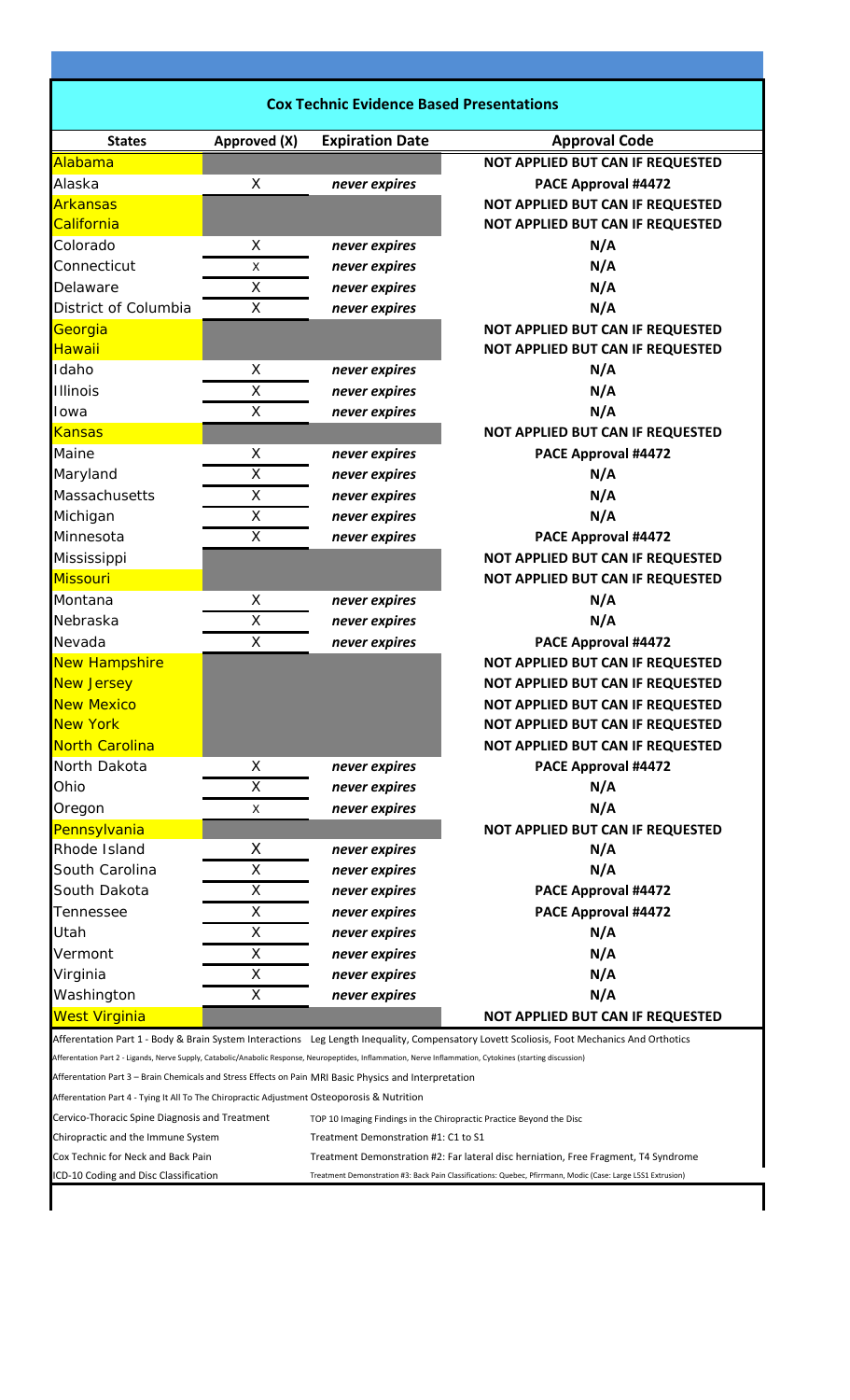| <b>Current Spine Care Approaches 2016 (17.5 hrs)</b> |  |  |
|------------------------------------------------------|--|--|
|------------------------------------------------------|--|--|

I

 $\mathbf{l}$ 

 $\overline{\mathbf{I}}$ 

 $\begin{array}{c} \hline \end{array}$ 

 $\overline{\phantom{a}}$ 

 $\mathbf l$ 

 $\begin{array}{c} \hline \end{array}$ 

 $\mathbf I$ 

| <b>States</b>                                                              |                | Approved (X) | <b>Expiration Date</b>                                    | <b>Approval Code</b>                                           |
|----------------------------------------------------------------------------|----------------|--------------|-----------------------------------------------------------|----------------------------------------------------------------|
| Alabama                                                                    | <b>AL</b>      | X            |                                                           | 700137                                                         |
| Alaska                                                                     | AK             | X            | Never Expires                                             | PACE Approval #3913                                            |
| <b>Arkansas</b>                                                            | <b>AR</b>      |              |                                                           | NOT APPLIED BUT CAN IF REQUESTED                               |
| California                                                                 | CA             |              |                                                           | NOT APPLIED BUT CAN IF REQUESTED                               |
| Colorado                                                                   | CO             | X            | Never Expires                                             | N/A                                                            |
| Connecticut                                                                | <b>CT</b>      | X            | Never Expires                                             | N/A                                                            |
| Delaware                                                                   | DE             | X            | Never Expires                                             | N/A                                                            |
| District of Columbia                                                       | DC             | X            | <b>Never Expires</b>                                      | N/A                                                            |
| Georgia                                                                    | <b>GA</b>      |              |                                                           | NOT APPLIED BUT CAN IF REQUESTED                               |
| <b>Hawaii</b>                                                              | H <sub>I</sub> |              |                                                           | NOT APPLIED BUT CAN IF REQUESTED                               |
| Idaho                                                                      | ID             | X            | Never Expires                                             | N/A                                                            |
| <b>Illinois</b>                                                            | IL             | X            | Never Expires                                             | N/A                                                            |
| Iowa                                                                       | IA             | X            | Never Expires                                             | N/A                                                            |
| <b>Kansas</b>                                                              | <b>KS</b>      |              |                                                           | NOT APPLIED BUT CAN IF REQUESTED                               |
| Maine                                                                      | ME             | X            | Never Expires                                             | PACE Approval #3913                                            |
| Maryland                                                                   | <b>MD</b>      | X            | <b>Never Expires</b>                                      | N/A                                                            |
| Massachusetts                                                              | <b>MA</b>      | $\mathsf X$  | Never Expires                                             | N/A                                                            |
| Michigan                                                                   | ΜI             | X            | Never Expires                                             | N/A                                                            |
| Minnesota                                                                  | <b>MN</b>      | X            | Never Expires                                             | PACE Approval #3913                                            |
| Mississippi                                                                | <b>MS</b>      |              |                                                           | NOT APPLIED BUT CAN IF REQUESTED                               |
| Missouri                                                                   | <b>MO</b>      | X            | 2/28/2019                                                 | 2017002635-53; 2017003183                                      |
| Montana                                                                    | MT             | X            | Never Expires                                             | N/A                                                            |
| Nebraska                                                                   | <b>NE</b>      | X            | Never Expires                                             | N/A                                                            |
| Nevada                                                                     | <b>NV</b>      | X            | Never Expires                                             | PACE Approval #3913                                            |
| <b>New Hampshire</b>                                                       | <b>NH</b>      |              |                                                           | NOT APPLIED BUT CAN IF REQUESTED                               |
| New Jersey                                                                 | <b>NJ</b>      | X            | Never Expires                                             | PACE Approval #3913                                            |
| <b>New Mexico</b>                                                          | <b>NM</b>      |              |                                                           | NOT APPLIED BUT CAN IF REQUESTED                               |
| New York                                                                   | <b>NY</b>      | X            | 1/31/2020                                                 | <b>NYSCB 806</b>                                               |
| North Carolina                                                             | <b>NC</b>      | X            | Never Expires                                             | PACE Approval #3913                                            |
| North Dakota                                                               |                |              |                                                           |                                                                |
|                                                                            | <b>ND</b>      | X            | <b>Never Expires</b>                                      | N/A                                                            |
| Ohio                                                                       | OH             | X            | Never Expires                                             | N/A                                                            |
| Oregon                                                                     | <b>OR</b>      | X            | Never Expires                                             | N/A                                                            |
| Pennsylvania                                                               | PA             |              |                                                           | NOT APPLIED BUT CAN IF REQUESTED                               |
| Rhode Island                                                               | <b>RI</b>      | X            | Never Expires                                             | N/A                                                            |
| South Carolina                                                             | <b>SC</b>      | Χ            | Never Expires                                             | N/A                                                            |
| South Dakota                                                               | <b>SD</b>      | X            | Never Expires                                             | PACE Approval #3913                                            |
| <b>Texas</b>                                                               | <b>TX</b>      |              |                                                           | NOT APPLIED BUT CAN IF REQUESTED                               |
| Utah                                                                       | UT             | X            | <b>Never Expires</b>                                      | N/A                                                            |
| Vermont                                                                    | VT             | X            | Never Expires                                             | N/A                                                            |
| Virginia                                                                   | VA             | X            | Never Expires                                             | N/A                                                            |
| Washington                                                                 | <b>WA</b>      | X            | Never Expires                                             | N/A                                                            |
| West Virginia                                                              | <b>WV</b>      |              |                                                           | NOT APPLIED BUT CAN IF REQUESTED                               |
| Headache, Cervical Spine & Spinal Manipulation Part 1                      |                |              |                                                           | Osteoporosis Part 1                                            |
| Headache, Cervical Spine & Spinal Manipulation Part 2                      |                |              |                                                           | Osteoporosis Part 2                                            |
| 'I Know What Is Wrong With You, and We Can Help!" - Instilling Confidence. |                |              | Open Forum #1: Q&A with Dr. Cox                           |                                                                |
| Cervical Spine V: Research & Clinical Application 2016 – Session 1         |                |              | Chiropractic & Cox Technic Move Forward: NUHS 2014 - Pt 1 |                                                                |
| Cervical Spine VI: Research & Clinical Application 2016 – Session 2        |                |              | Chiropractic & Cox Technic Move Forward: NUHS 2014 - Pt 2 |                                                                |
| Cervical Spine VII: Research & Clinical Application 2016 – Session 3       |                |              |                                                           | ICD-10 Disc Classifications: Treatment Demonstration           |
| Cervical Spine VIII: Research & Clinical Application 2016 – Session 4      |                |              |                                                           | Research Pearls #1 - Chiropractic/Surgical/Medical Approaches, |
| Cox Technic: The Evidence-Based Neck and Back Pain Relief System           |                |              | Chemical Inflammation, High vs Low Force                  |                                                                |
| Spondylolisthesis: True/Pseudo, Concomitant Synovial Cysts                 |                |              |                                                           |                                                                |